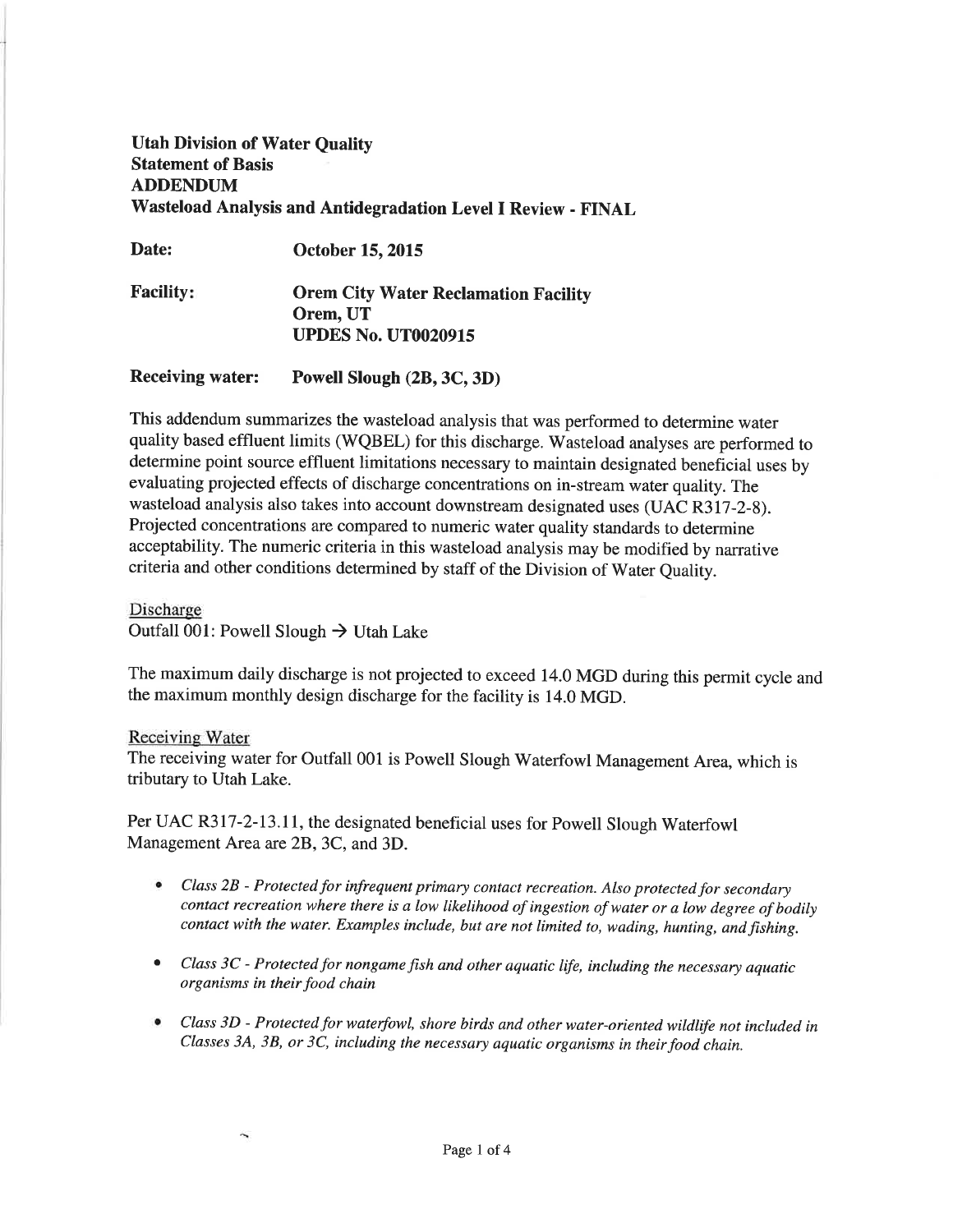## Utah Division of Water Quality Wasteload Analysis Orem City Water Reclamation Facility UPDES No. UT0020915

Typically, the critical flow for the wasteload analysis is considered the lowest stream flow for seven consecutive days with a ten year return frequency (7Q10). Due to a lack of flow records for Powell Slough, the  $20<sup>th</sup>$  percentile of flow measurements from sampling station 4995260 Powell Slough above Orem WWTP was calculated to estimate annual critical flow in the receiving water (Table 1).

# Table 1: Annual critical low flow

| <b>Season</b> | Flow (cfs) |
|---------------|------------|
| Summer        | 2.0        |
| Fall          | 3.0        |
| Winter        | 5.1        |
| Spring        | 6.0        |

# TMDL

Powell Slough is not listed as impaired for any parameters according to the 2010 303(d) list. Utah Lake is listed as impaired for Total Phosphorus and Total Dissolved Solids'

# Mixing Zone

The maximum allowable mixing zone is 15 minutes of travel time for acute conditions, not to exceed 50% of stream width, and 2,500 feet for chronic conditions, per UAC R317-2-5. Water quality standards must be met at the end of the mixing zone.

The discharge is considered instantaneously fully mixed since the effluent discharge is twice the background receiving water flow; therefore, no mixing zone is allowed per UAC R317-2-5.

# Parameters of Concern

The potential parameters of concern identifîed for the discharge/receiving water were total suspended solids (TSS), dissolved oxygen (DO), BOD<sub>5</sub>, total phosphorus (TP), total nitrogen (TN), total ammonia (TAN), E. coli, and pH as determined in consultation with the UPDES Permit Writer.

# Water Quality Modeling

A QUAL2Kw model of the receiving water was built and calibrated to synoptic survey data collected in September of 2014 by DWQ staff using standard operating procedures (DWQ 2012). The model of Powell Slough extends 2.1 kilometers downstream from the treatment facility outfall to the outlet at Utah Lake.

Receiving water quality data were obtained from monitoring site 4995260 Powell Slough above Orem WWTP. The average seasonal value was calculated for each constituent with available data in the receiving water. Effluent parameters were characterized using data from monitoring site 4995250 Orem WWTP.

The QUAL2Kw model was used for determining the WQBELs for parameters related to eutrophication and in-stream DO criteria, as well as ammonia toxicity. Effluent concentrations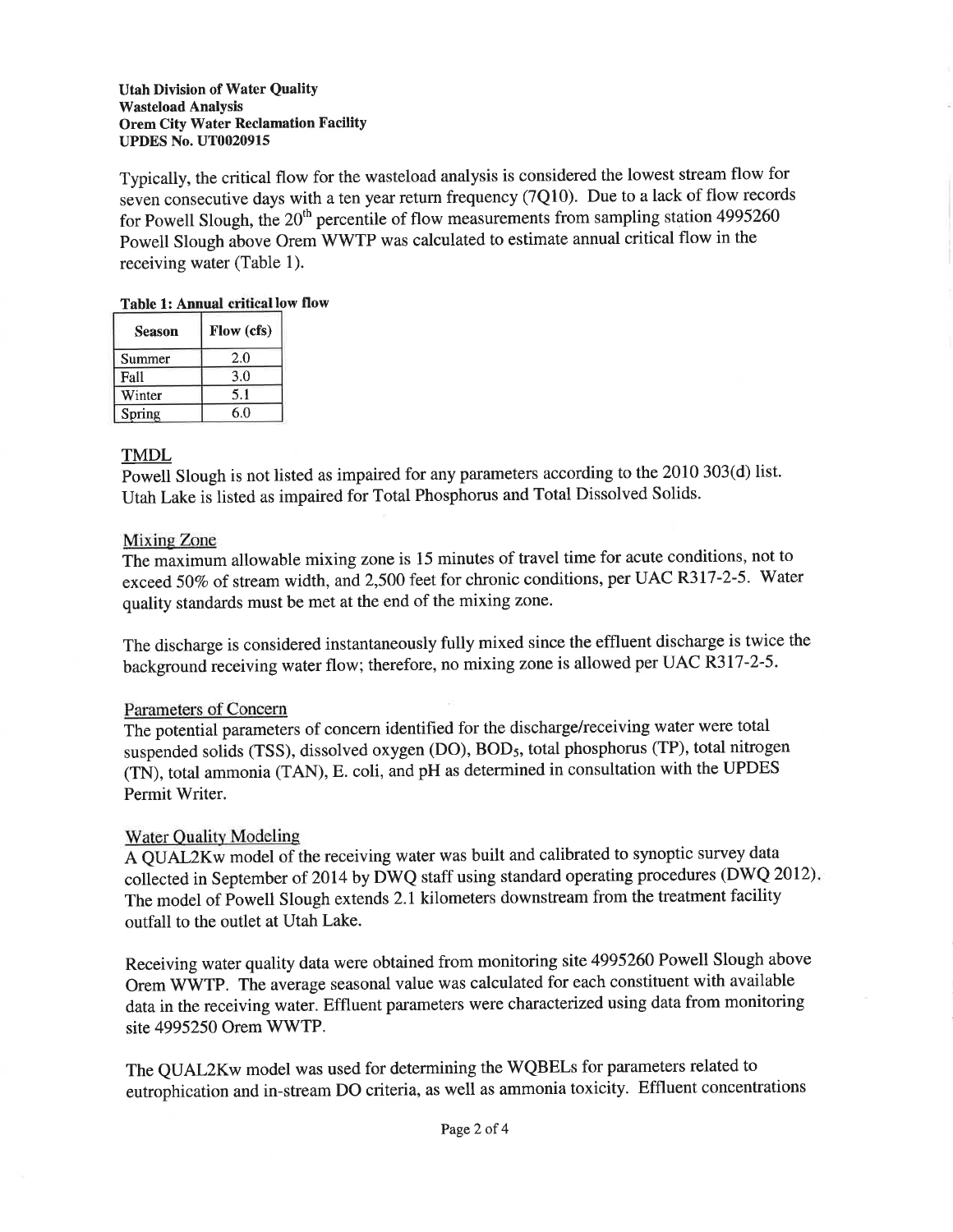Utah Division of Water Quality Wasteload Analysis Orem City Water Reclamation Facility UPDES No. UT0020915

were adjusted so that water quality standards were not exceeded in the receiving water. Where WQBELs exceeded secondary standards or technology based effluent limits (TBEL), the concentration in the model was set at the secondary standard or TBEL.

The QUAL2Kw model was also used to determine the limits for ammonia. The water quality standard for chronic ammonia toxicity is dependent on temperature and pH, and the water quality standard for acute ammonia toxicity is dependent on pH.

A mass balance mixing analysis was conducted for conservative constituents such as dissolved metals.

QUAL2Kw rates, input and output for DO and eutrophication related constituents are summarized in Appendix A. The WQBELs for conservative constituents are summarized in Appendix B.

The calibration and wasteload models are available for review by request.

## Whole Effluent Toxicitv (WET) Limits

The percent of effluent in the receiving water in a fully mixed condition, and acute and chronic dilution in a not fully mixed condition are calculated in the WLA in order to generate WET limits. The LC<sub>50</sub> (lethal concentration, 50%) percent effluent for acute toxicity and the IC<sub>25</sub> (inhibition concentration,  $25\%$ ) percent effluent for chronic toxicity, as determined by the WET test, needs to be below the WET limits, as determined by the WLA. The WET limit for  $LC_{50}$  is typically 100% effluent and does not need to be determined by the WLA.

|  | Table 2: WET Limits for $IC_{25}$ |  |
|--|-----------------------------------|--|
|  |                                   |  |

| <b>Season</b> | Percent<br><b>Effluent</b> |
|---------------|----------------------------|
| Summer        | 92%                        |
| Fall          | 88%                        |
| Winter        | 81%                        |
| Spring        | 78%                        |

## Effluent Limits

The effect of the effluent on the DO in the receiving water was evaluated using the QUAL2Kw model. A DO sag downstream resulting from the plant discharge was predicted by the model in Powell Slough. However, the DO remained above the minimum criteria and limits more stringent than secondary standards are not required for BOD<sub>5</sub> (Table 3).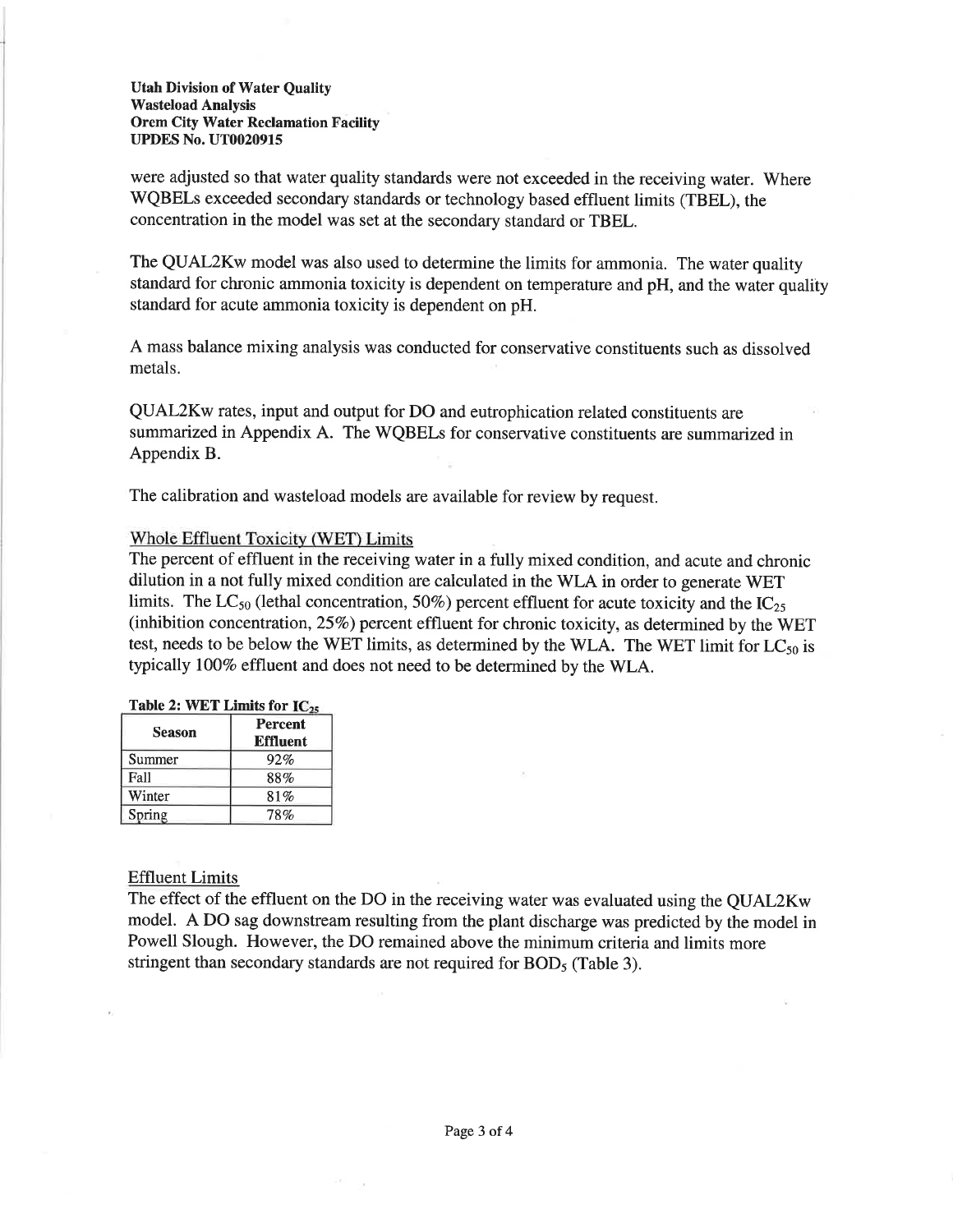## **Utah Division of Water Quality Wasteload Analysis Orem City Water Reclamation Facility UPDES No. UT0020915**

| <b>Effluent Constituent</b>  |          | Acute |                         | Chronic                     |       |                  |
|------------------------------|----------|-------|-------------------------|-----------------------------|-------|------------------|
|                              | Standard | Limit | <b>Averaging Period</b> | Standard                    | Limit | Averaging Period |
| Flow (MGD)                   | N/A      | 14.0  | $1 \text{ day}$         | N/A                         | 14.0  | 30 days          |
| Ammonia (mg/L)               |          |       |                         |                             |       |                  |
| Summer (Jul-Sep)             |          | 10.0  |                         | 2.5<br>3.5<br>Varies<br>4.5 |       |                  |
| Fall (Oct-Dec)               | Varies   | 14.0  | 1 hour                  |                             |       | 30 days          |
| Winter (Jan-Mar)             |          | 16.0  |                         |                             |       |                  |
| Spring (Apr-Jun)             |          | 12.0  |                         |                             | 3.5   |                  |
| Min. Dissolved Oxygen (mg/L) | 3.0      | 5.5   | Instantaneous           | 5.0                         | 5.5   | 30 days          |
| BOD <sub>5</sub> (mg/L)      | N/A      | 35    | 7 days                  | N/A                         | 25    | 30 days          |

#### **Table 3: Water Quality Based Effluent Limits Summary**

## **Antidegradation Level I Review**

The objective of the Level I ADR is to ensure the protection of existing uses, defined as the beneficial uses attained in the receiving water on or after November 28, 1975. No evidence is known that the existing uses deviate from the designated beneficial uses for the receiving water. Therefore, the beneficial uses will be protected if the discharge remains below the WQBELs presented in this wasteload.

A Level II Antidegradation Review (ADR) is not required for this discharge since the pollutant concentration and load is not increasing under this permit renewal.

# Prepared by: Nicholas von Stackelberg, P.E. **Standards and Technical Services Section**

### Documents:

WLA Document: orem\_potw\_wla\_2015\_final.docx QUAL2Kw Calibration Model: orem\_potw\_q2kw\_cal\_2015.xlsm QUAL2Kw Wasteload Model: orem\_potw\_q2kw\_wla\_2015.xlsm

### References:

Utah Wasteload Analysis Procedures Version 1.0. 2012. Utah Division of Water Quality.

Field Data Collection for QUAL2Kw Model Build and Calibration Standard Operating Procedures Version 1.0. 2012. Utah Division of Water Quality.

Using QUAL2K Modeling to Support Nutrient Criteria Development and Wasteload Analyses in Utah. 2012. Neilson, B.T., A.J. Hobson, N. von Stackelberg, M. Shupryt, and J.D. Ostermiller.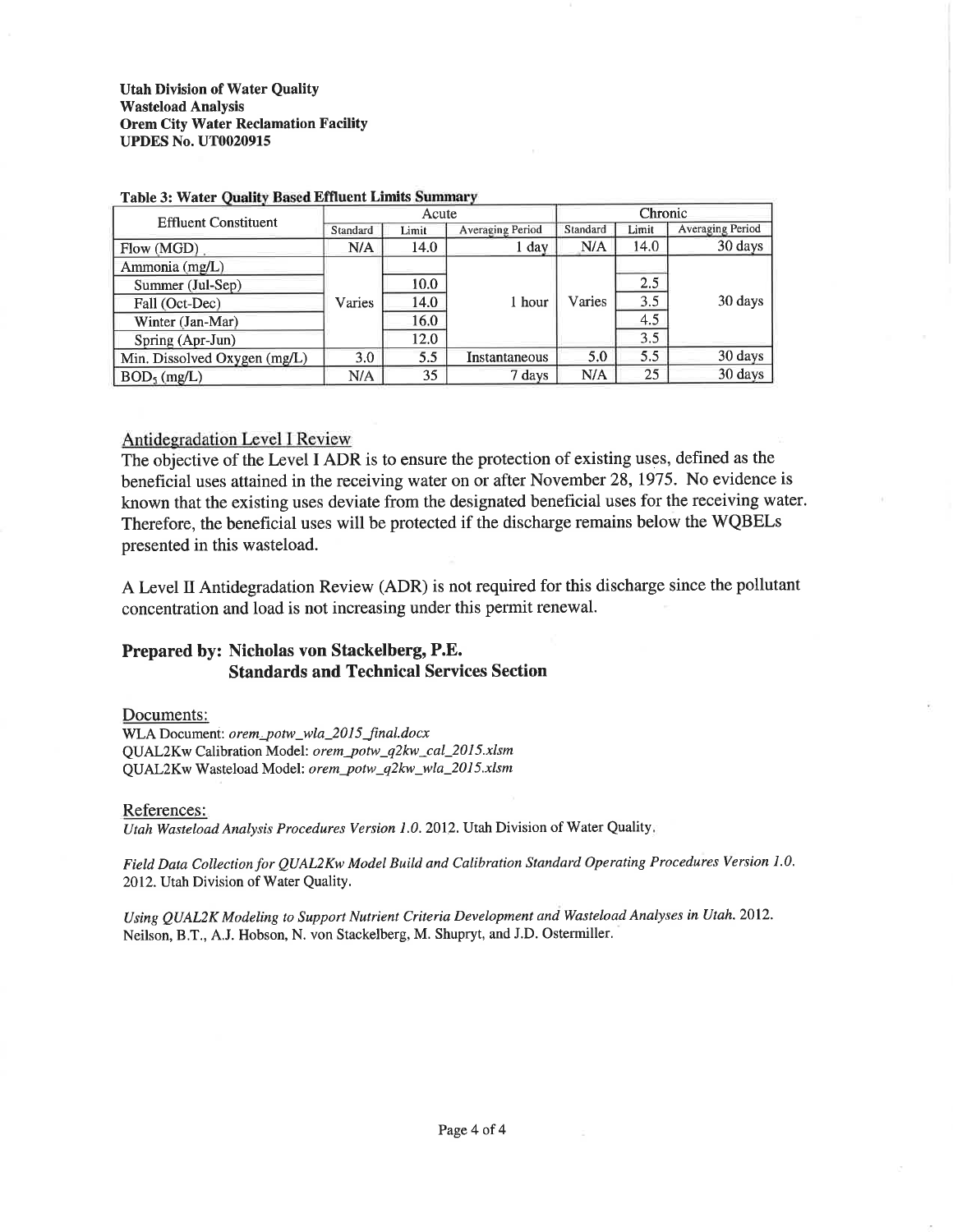### WASTELOAD ANALYSIS [WLA] Appendix A: QUAL2Kw Analysis for Eutrophication

#### Date: 2/2/2015

| Discharging Facility:<br><b>UPDES No:</b><br>Permit Flow [MGD]:   | Orem WRF<br>UT-0020915<br>13<br>14.00 Maximum Monthly Flow<br>14.00 Maximum Daily Flow                                                            |
|-------------------------------------------------------------------|---------------------------------------------------------------------------------------------------------------------------------------------------|
| Receiving Water:<br>Stream Classification:<br>Stream Flows [cfs]: | Powell Slough<br>2B, 3C, 3D<br>2.0 Summer (July-Sept)<br>Critical Low Flow<br>3.0 Fall (Oct-Dec)<br>5.1 Winter (Jan-Mar)<br>6.0 Spring (Apr-June) |
| Fully Mixed:<br>Acute River Width:<br>Chronic River Width:        | <b>YES</b><br>100%<br>100%                                                                                                                        |

## **Modeling Information**

A QUAL2Kw model was used to determine these effluent limits.

#### Model lnputs

The following is upstream and discharge information that was utilized as inputs for the analysis. Dry washes are considered to have an upstream flow equal to the flow of the discharge.

| Headwater/Upstream Information    | <b>Summer</b> | Fall     | Winter |    | <b>Spring</b> |
|-----------------------------------|---------------|----------|--------|----|---------------|
| Flow (cfs)                        | 2.0           | 3.0      | 5.1    |    | 6.0           |
| Temperature (deg C)               | 20.0          | 8.9      | 9.0    |    | 14.9          |
| Specific Conductance (umhos)      | 648           | 653      | 701    |    | 670           |
| Inorganic Suspended Solids (mg/L) | 7.4           | 4.5      | 6.3    |    | 10.1          |
| Dissolved Oxygen (mg/L)           | 11.9          | 11.3     | 11.3   |    | 10.8          |
| $CBOD5$ (mg/L)                    | 10.0          | 3.0      | 3.0    |    | 3.0           |
| Organic Nitrogen (mg/L)           | 0.355         | 0.363    | 0.227  |    | 0.227         |
| NH4-Nitrogen (mg/L)               | 0.055         | 0.058    | 0.290  |    | 0.059         |
| NO3-Nitrogen (mg/L)               | 0.366         | 0.950    | 1.066  |    | 0.597         |
| Organic Phosphorus (mg/L)         | 0.013         | $-0.044$ | 0.000  |    | 0.009         |
| Inorganic Ortho-Phosphorus (mg/L) | 0.024         | 0.196    | 0.138  |    | 0.023         |
| Phytoplankton (µg/L)              | 0.0           | 0.0      | 0.0    |    | 0.0           |
| Detritus [POM] (mg/L)             | 3.2           | 1.9      | 2.7    | ä, | 4.3           |
| Alkalinity (mg/L)                 | 227           | 242      | 247    |    | 234           |
| рH                                | 8.0           | 8.1      | 7.8    |    | 8.3           |

#### **Discharge Information**

 $\ddot{\chi}$ 

| <b>Chronic</b>                    | <b>Summer</b> | Fall   | Winter | Spring |
|-----------------------------------|---------------|--------|--------|--------|
| Flow (MGD)                        | 14.0          | 14.0   | 14.0   | 14.0   |
| Temperature (deg C)               | 22.5          | 16.5   | 12.0   | 17.1   |
| Specific Conductance (umhos)      | 1055          | 1014   | 1049   | 951    |
| Inorganic Suspended Solids (mg/L) | 4.0           | 4.3    | 4.9    | 5.2    |
| Dissolved Oxygen (mg/L)           | 5.5           | 5.5    | 5.5    | 5.5    |
| $CBOD5$ (mg/L)                    | 25.0          | 25.0   | 25.0   | 25.0   |
| Organic Nitrogen (mg/L)           | 2.198         | 6.490  | 4.602  | 1.255  |
| NH4-Nitrogen (mg/L)               | 2.500         | 3.500  | 4.500  | 3.500  |
| NO3-Nitrogen (mg/L)               | 6.242         | 10.445 | 5.777  | 1.754  |
| Organic Phosphorus (mg/L)         | 2.766         | 3.442  | 3.294  | 2.525  |
| Inorganic Ortho-Phosphorus (mg/L) | 0.000         | 0.000  | 0.132  | 0.466  |
| Phytoplankton (µg/L)              | 0.0           | 0.0    | 0.0    | 0.0    |
| Detritus [POM] (mg/L)             | 0.0           | 0.0    | 0.0    | 0.0    |
| Alkalinity (mg/L)                 | 186           | 162    | 192    | 203    |
| рH                                | 7.3           | 7.4    | 7.3    | 7.4    |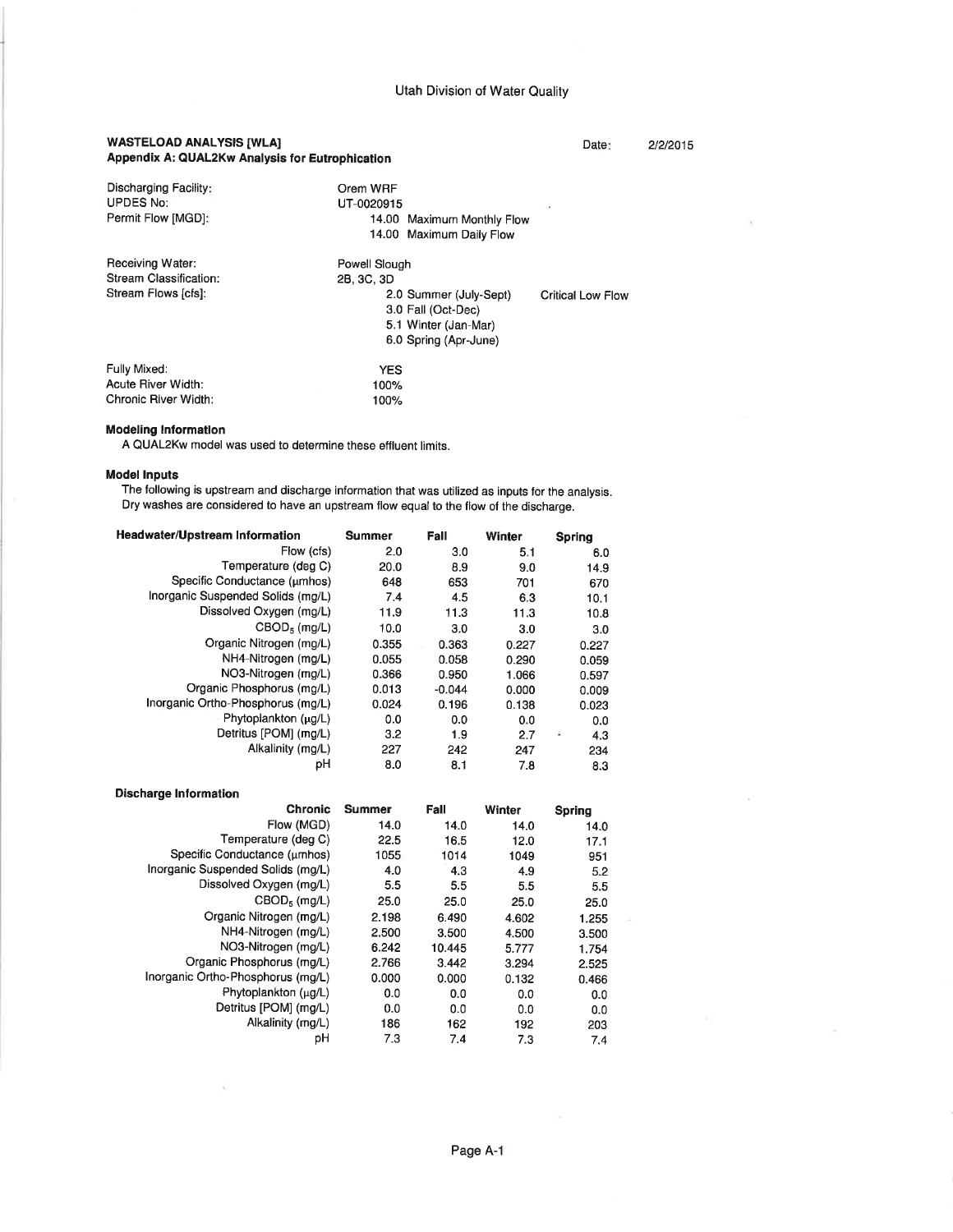#### Utah Division of Water Quality

| Acute                             | Summer | Fall   | Winter | <b>Spring</b> |
|-----------------------------------|--------|--------|--------|---------------|
| Flow (MGD)                        | 14.0   | 14.0   | 14.0   | 14.0          |
| Temperature (deg C)               | 22.5   | 16.5   | 12.0   | 17.1          |
| Specific Conductance (umhos)      | 1055   | 1014   | 1049   | 951           |
| Inorganic Suspended Solids (mg/L) | 4.0    | 4.3    | 4.9    | 5.2           |
| Dissolved Oxygen (mg/L)           | 5.5    | 5.5    | 5.5    | 5.5           |
| $CBOD5$ (mg/L)                    | 35.0   | 35.0   | 35.0   | 35.0          |
| Organic Nitrogen (mg/L)           | 2.198  | 6.490  | 4.602  | 1.255         |
| NH4-Nitrogen (mg/L)               | 10.000 | 14.000 | 16.000 | 12.000        |
| NO3-Nitrogen (mg/L)               | 6.242  | 10.445 | 5.777  | 1.754         |
| Organic Phosphorus (mg/L)         | 0.000  | 0.000  | 0.132  | 0.466         |
| Inorganic Ortho-Phosphorus (mg/L) | 3.287  | 3.489  | 3.162  | 2.058         |
| Phytoplankton (µg/L)              | 0.0    | 0.0    | 0.0    | 0.0           |
| Detritus [POM] (mg/L)             | 0.0    | 0.0    | 0.0    | 0.0           |
| Alkalinity (mg/L)                 | 186    | 162    | 192    | 203           |
| рH                                | 7.5    | 7.5    | 7.5    | 7.5           |

All model numerical inputs, intermediate calculations, outputs and graphs are available for discussion, inspection and copy at the Division of Water Quality.

#### **Effluent Limitations**

Current State water quality standards are required to be met under a variety of conditions including in-stream flows targeted to the 7-day, 10-year low flow (R317-2-9).

Other conditions used in the modeling effort reflect the environmental conditions expected at low stream flows.

#### Effluent Limitations based upon Water Quality Standards for DO

ln-stream criteria of downstream segments for Dissolved Oxygen will be met with an effluent limitation as follows:

| <b>Constituent</b>                       | <b>Standard</b> | Summer | Fall | Winter | Spring |
|------------------------------------------|-----------------|--------|------|--------|--------|
| Flow [Maximum Daily] (MGD)               | N/A             | 14.0   | 14.0 | 14.0   | 14.0   |
| Flow [Monthly Average] (MGD)             | N/A             | 14.0   | 14.0 | 14.0   | 14.0   |
| BOD <sub>5</sub> [7-day Average] (mg/L)  | N/A             | 35.0   | 35.0 | 35.0   | 35.0   |
| BOD <sub>5</sub> [30-day Average] (mg/L) | N/A             | 25.0   | 25.0 | 25.0   | 25.0   |
| Dissolved Oxygen [30-day Average] (mg/L) | 5.0             | 5.5    | 5.5  | 5.5    | 5.5    |
| Dissolved Oxygen [Minimum] (mg/L)        | 3.0             | 5.5    | 5.5  | 5.5    | 5.5    |
| NH4-Nitrogen (mg/L)                      | N/A             | 2.5    | 3.5  | 4.5    | 3.5    |

#### Effluent Limitations based upon Water Quality Standards for Ammonia

ln-stream criteria of downstreám segments for Ammonia will be met with an effluent limitation as follows:

| NH4-Nitrogen (mg/L)      | Standard | Summer | Fall | Winter | Spring |
|--------------------------|----------|--------|------|--------|--------|
| Acute [1-hour Average]   | Varies   | 10.0   | 14.0 | 16.0   | 12.0   |
| Chronic [30-day Average] | Varies   | 2.5    | 3.5  | 4.5    | 3.5    |

#### Summary Comments

The mathematical modeling and best professional judgement indicate that violations of receiving water beneficial uses with their associated water quality standards, including important downstream segments, will not occur for the evaluated parameters of concern as discussed above if the effluent limitations indicated above are met.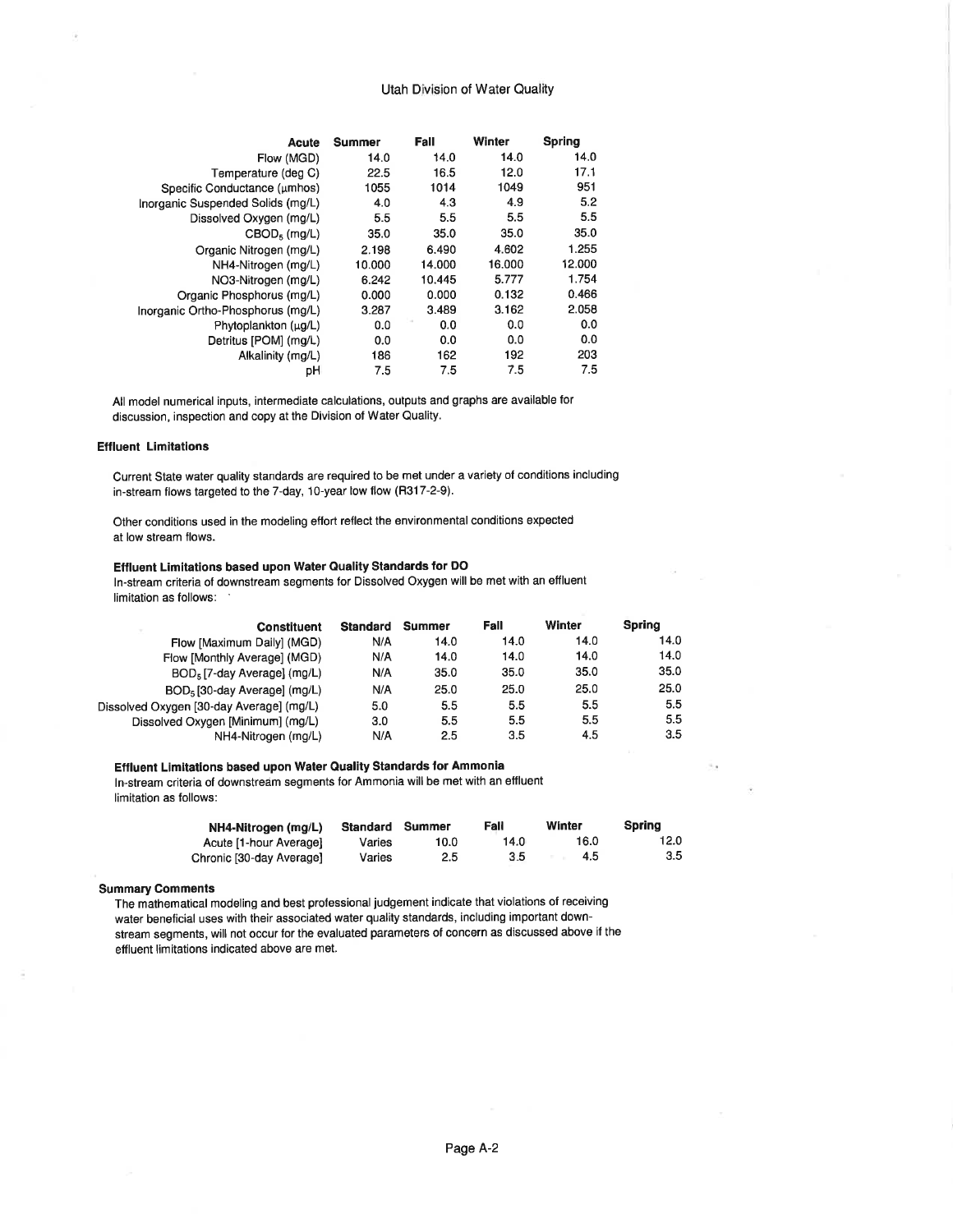#### Coefficients and Other Model lnformation

| Parameter                                  | Value               | <b>Units</b> |
|--------------------------------------------|---------------------|--------------|
| <b>Stoichiometry:</b>                      |                     |              |
| Carbon                                     | 40                  | gC           |
| Nitrogen                                   | 7.2                 | gN           |
| Phosphorus                                 | 1                   | gP           |
| Dry weight                                 | 100                 | gD           |
| Chlorophyll                                | 1                   | gA           |
| Inorganic suspended solids:                |                     |              |
| Settling velocity                          | 0.001               | m/d          |
| Oxygen:                                    |                     |              |
| Reaeration model                           | Thackston-Dawson    |              |
| Temp correction                            | 1.024               |              |
| Reaeration wind effect                     | None                |              |
| O2 for carbon oxidation                    | 2.69                | gO2/gC       |
| O2 for NH4 nitrification                   | 4.57                | gO2/gN       |
| Oxygen inhib model CBOD oxidation          | Exponential         |              |
| Oxygen inhib parameter CBOD oxidation      | 0.60                | L/mqO2       |
| Oxygen inhib model nitrification           |                     |              |
| Oxygen inhib parameter nitrification       | Exponential<br>0.60 |              |
| Oxygen enhance model denitrification       |                     | L/mgO2       |
|                                            | Exponential         |              |
| Oxygen enhance parameter denitrification   | 0.60                | L/mqO2       |
| Oxygen inhib model phyto resp              | Exponential         |              |
| Oxygen inhib parameter phyto resp          | 0.60                | L/mgO2       |
| Oxygen enhance model bot alg resp          | Exponential         |              |
| Oxygen enhance parameter bot alg resp      | 0.60                | L/mgO2       |
| <b>Slow CBOD:</b>                          |                     |              |
| Hydrolysis rate                            | $\overline{0}$      | /d           |
| <b>Temp correction</b>                     | 1.047               |              |
| Oxidation rate                             | 0.103               | /d           |
| Temp correction                            | 1.047               |              |
| <b>Fast CBOD:</b>                          |                     |              |
| Oxidation rate                             | 10                  | /d           |
| Temp correction                            | 1.047               |              |
| Organic N:                                 |                     |              |
| <b>Hydrolysis</b>                          | 0.84524491          | /d           |
| Temp correction                            | 1.07                |              |
| Settling velocity                          | 0.056128            | m/d          |
| Ammonium:                                  |                     |              |
| Nitrification                              | 0.1761337           | /d           |
| <b>Temp correction</b>                     | 1.07                |              |
| Nitrate:                                   |                     |              |
| Denitrification                            | 0.66745388          | /d           |
| Temp correction                            | 1.07                |              |
| Sed denitrification transfer coeff         | 0.045495            | m/d          |
| Temp correction                            |                     |              |
| Organic P:                                 | 1.07                |              |
|                                            |                     |              |
| <b>Hydrolysis</b>                          | 0.32642425          | /d           |
| Temp correction                            | 1.07                |              |
| Settling velocity                          | 0.086465            | m/d          |
| Inorganic P:                               |                     |              |
| Settling velocity                          |                     |              |
| Sed P oxygen attenuation half sat constant | 0.015655            | m/d          |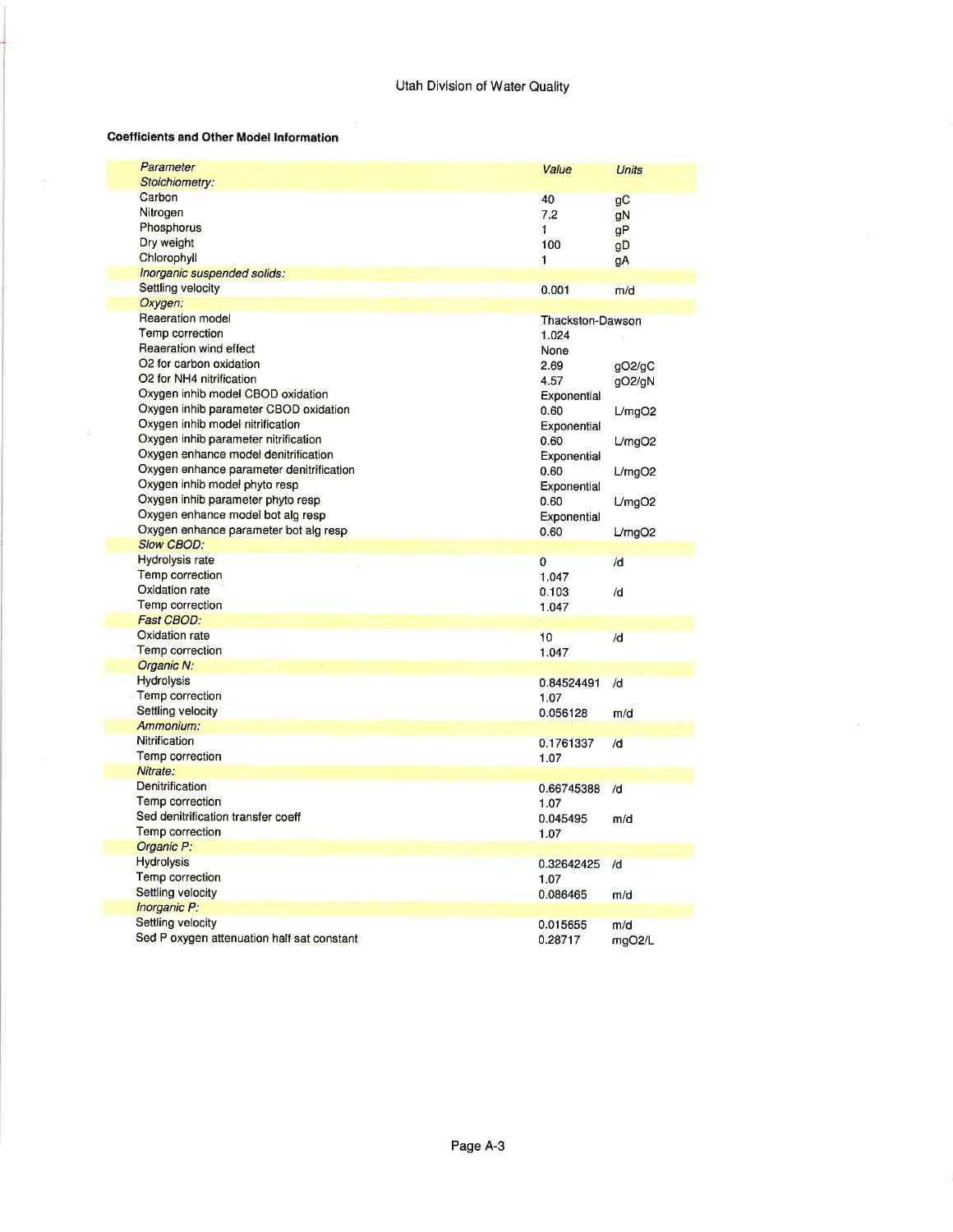## Utah Division of Water Quality

| Phytoplankton:                               |          |      |        |                   |               |
|----------------------------------------------|----------|------|--------|-------------------|---------------|
| Max Growth rate                              |          |      |        | 2.8944            | /d            |
| Temp correction                              |          |      |        | 1.07              |               |
| Respiration rate                             |          |      |        | 0.480803          | /d            |
| Temp correction                              |          |      |        | 1.07              |               |
| Death rate                                   |          |      |        | 0.86518           | /d            |
| Temp correction                              |          |      |        | 1                 |               |
| Nitrogen half sat constant                   |          |      |        | $15 -$            | ugN/L         |
| Phosphorus half sat constant                 |          |      |        | 2                 | uqP/L         |
| Inorganic carbon half sat constant           |          |      |        | 1.30E-05          | moles/L       |
| Phytoplankton use HCO3- as substrate         |          |      |        | Yes               |               |
| Light model                                  |          |      |        | Smith             |               |
| Light constant                               |          |      |        | 57.6              | langleys/d    |
| Ammonia preference                           |          |      |        | 25.4151           | ugN/L         |
| Settling velocity                            |          |      |        | 0.468545          | m/d           |
| <b>Bottom Plants:</b>                        |          |      |        |                   |               |
| Growth model                                 |          |      |        | Zero-order        |               |
| Max Growth rate                              |          |      |        | 15.15954          | gD/m2/d or /d |
| Temp correction                              |          |      |        | 1.07              |               |
| First-order model carrying capacity          |          |      |        | 100               | gD/m2         |
| <b>Basal respiration rate</b>                |          |      |        | 0.6500528         | /d            |
| Photo-respiration rate parameter             |          |      |        | 0.01              | unitless      |
| Temp correction                              |          |      |        | 1.07              |               |
| <b>Excretion rate</b>                        |          |      |        | 0.192404          | /d            |
| Temp correction                              |          |      |        | 1.07              |               |
| Death rate                                   |          |      |        | 0.168976          | /d            |
| Temp correction                              |          |      |        | 1.07              |               |
| External nitrogen half sat constant          |          |      |        | 609.3926          | ugN/L         |
| External phosphorus half sat constant        |          |      |        | 166.1311          | ugP/L         |
|                                              |          |      |        | 1.00E-04          | moles/L       |
| Inorganic carbon half sat constant           |          |      |        | Yes               |               |
| Bottom algae use HCO3- as substrate          |          |      |        | Smith             |               |
| Light model                                  |          |      |        | 77.733            | mgO^2/L       |
| Light constant                               |          |      |        | 17.54875          | ugN/L         |
| Ammonia preference                           |          |      |        | 5.1638            | mgN/gD        |
| Subsistence quota for nitrogen               |          |      |        |                   | mgP/gD        |
| Subsistence quota for phosphorus             |          |      |        | 3.7292<br>80.134  | mgN/gD/d      |
| Maximum uptake rate for nitrogen             |          |      |        |                   | mgP/gD/d      |
| Maximum uptake rate for phosphorus           |          |      |        | 72.3308           |               |
| Internal nitrogen half sat ratio             |          |      |        | 2.531408          |               |
| Internal phosphorus half sat ratio           |          |      |        | 1.7292025         |               |
| Nitrogen uptake water column fraction        |          |      |        | 1<br>1            |               |
| Phosphorus uptake water column fraction      |          |      |        |                   |               |
| Detritus (POM):                              |          |      |        |                   | /d            |
| <b>Dissolution rate</b>                      |          |      |        | 2.7941785<br>1.07 |               |
| Temp correction                              |          |      |        |                   |               |
| Settling velocity                            |          |      |        | 0.38251           | m/d           |
| pH:                                          |          |      |        |                   |               |
| Partial pressure of carbon dioxide           |          |      |        | 370               | ppm           |
|                                              |          |      |        |                   |               |
| Atmospheric Inputs:                          | Summer   | Fall | Winter | Spring            |               |
| Min. Air Temperature, F                      | 61.6     | 31.4 | 24.5   | 48.4              |               |
| Max. Air Temperature, F                      | 89.5     | 49.4 | 42.5   | 74.1              |               |
| Dew Point, Temp., F                          | 58.6     | 35.0 | 30.3   | 48.5              | N,            |
| Wind, ft./sec. @ 21 ft.                      | 6.6      | 5.2  | 6.0    | 7.4               |               |
| Cloud Cover, %                               | 10%      | 10%  | 10%    | 10%               |               |
|                                              |          |      |        |                   |               |
| Other Inputs:                                |          |      |        |                   |               |
| Bottom Algae Coverage                        | 100%     |      |        |                   |               |
| <b>Bottom SOD Coverage</b>                   | 100%     |      |        |                   |               |
| Prescribed SOD, gO2/m <sup>2</sup> /day      | 0 to 1.5 |      |        |                   |               |
| Prescribed NH4 Flux, mgN/m <sup>2</sup> /day | 0 to 600 |      |        |                   |               |
| Prescribed PO4 Flux, mgP/m <sup>2</sup> /day | 0 to 300 |      |        |                   |               |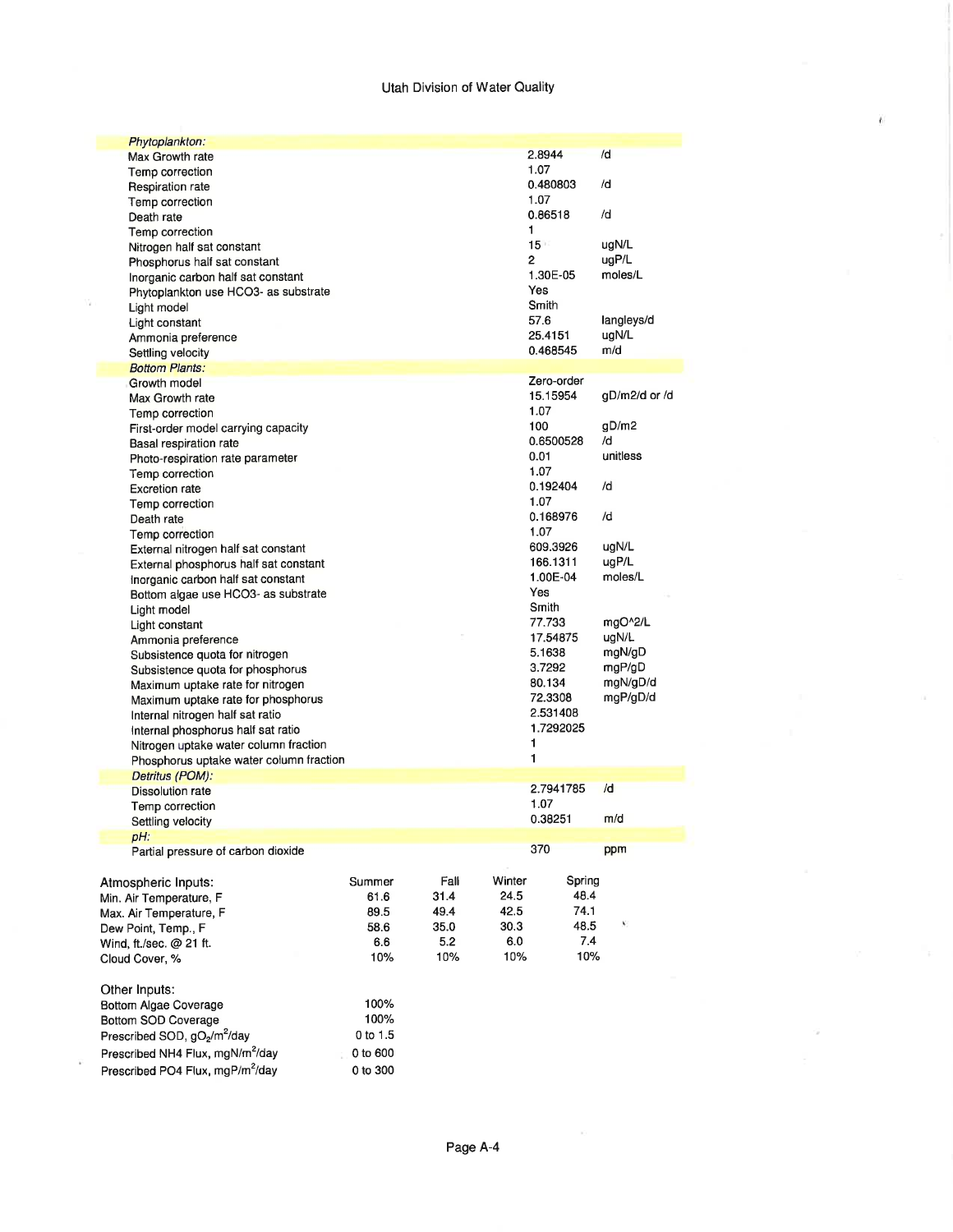Date: 2/2/2015

#### WASTELOAD ANALYSIS IWLAI Appendix B: Mass Balance Mixing Analysis for Conservative Constituents

| Discharging Facility:<br><b>UPDES No:</b><br>Permit Flow [MGD]: | 2B, 3C, 3D<br>UT-0020915 | 14.00 Maximum Daily Flow<br>14.00 Maximum Monthly Flow |                          |
|-----------------------------------------------------------------|--------------------------|--------------------------------------------------------|--------------------------|
| Receiving Water:                                                | Powell Slough            |                                                        |                          |
| Stream Classification:                                          | 2B, 3C, 3D               |                                                        |                          |
| Stream Flows [cfs]:                                             |                          | 2.00 Summer (July-Sept)                                | <b>Critical Low Flow</b> |
|                                                                 |                          | 3.00 Fall (Oct-Dec)                                    |                          |
|                                                                 |                          | 5.10 Winter (Jan-Mar)                                  |                          |
|                                                                 |                          | 6.00 Spring (Apr-June)                                 |                          |
| Fully Mixed:                                                    | <b>YES</b>               |                                                        |                          |
| <b>Acute River Width:</b>                                       | 100%                     |                                                        |                          |
| Chronic River Width:                                            | 100%                     |                                                        |                          |

#### Modeling lnformation

A simple mixing analysis was used to determine these effluent limits.

#### Model lnputs

The following is upstream and discharge information that was utilized as inputs for the analysis

#### Headwater/Upstream Information

|        | <b>Flow</b> |
|--------|-------------|
|        | cfs         |
| Summer | 2.0         |
| Fall   | 3.0         |
| Winter | 5.1         |
| Spring | 6.0         |
|        |             |

#### Discharge Information

|                        | <b>FIOW</b> |
|------------------------|-------------|
|                        | MGD         |
| Maximum Daily          | 14.0        |
| <b>Maximum Monthly</b> | 14.0        |

All model numerical inputs, intermediate calculations, outputs and graphs are available for discussion, inspection and copy at the Division of Water Quality.

 $\mathbf{F}$  is a subset

#### **Effluent Limitations**

Current State water quality standards are required to be met under a variety of conditions including in-stream flows targeted to the 7-day, 10-year low flow (H317-2-9).

Other conditions used in the modeling effort reflect the environmental conditions expected at low stream flows.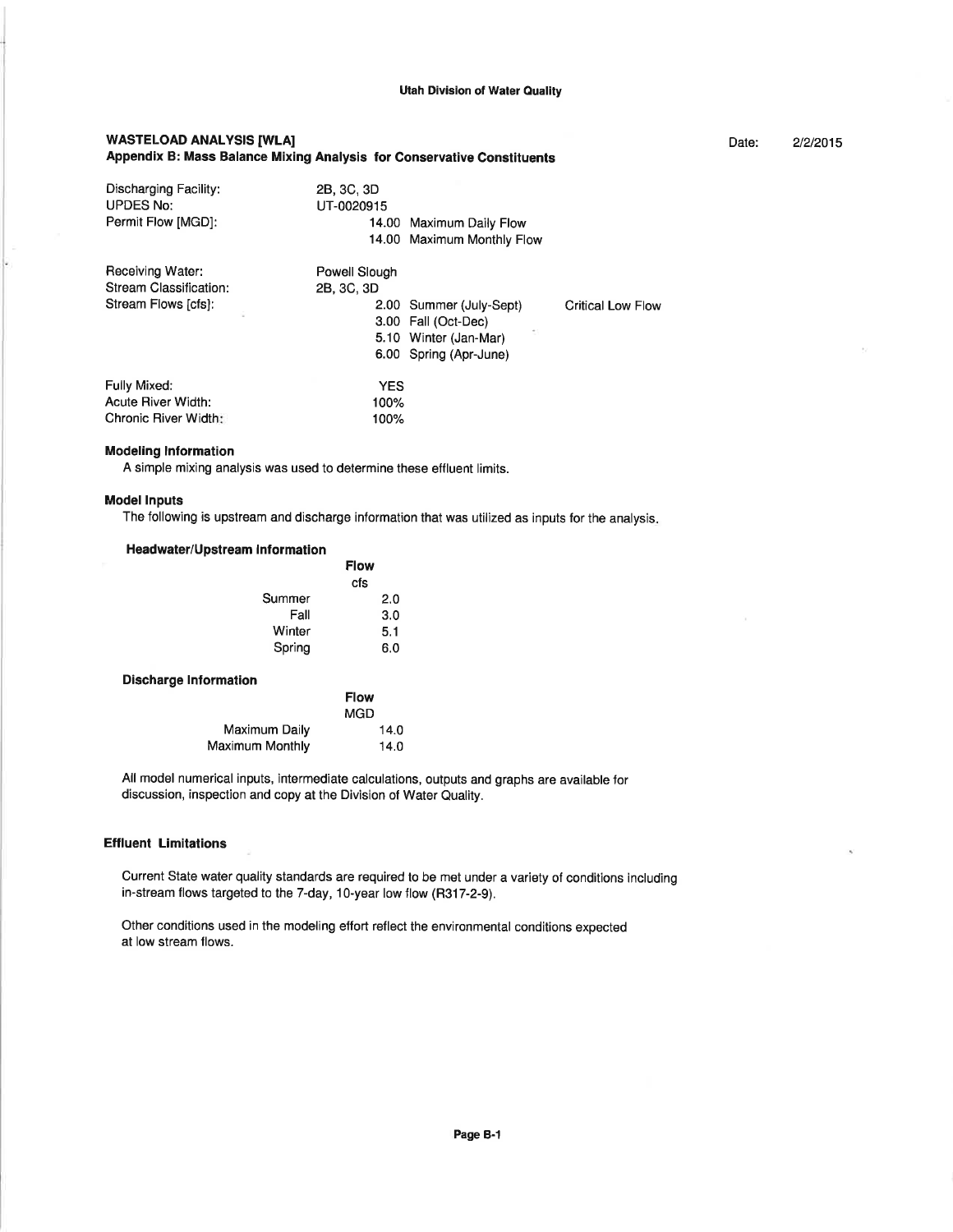¥

## Effluent Limitations for Protection of Recreation (Class 2B Waters)

| <b>Maximum Concentration</b><br>6.5 |
|-------------------------------------|
| 9.0                                 |
| 206 (#/100 mL)<br>668 (#/100 mL)    |
|                                     |

# Effluent Limitations for Protection of Aquatic Wildlife (Class 3C Waters)

## Physical

| Parameter                  | <b>Maximum Concentration</b> |
|----------------------------|------------------------------|
| Temperature (deg C)        | 27                           |
| Temperature Change (deg C) | 4                            |

| Inorganics                              | <b>Chronic Standard (4 Day Average)</b> | Acute Standard (1 Hour Average) |
|-----------------------------------------|-----------------------------------------|---------------------------------|
| <b>Parameter</b>                        | <b>Standard</b>                         | <b>Standard</b>                 |
| Phenol (mg/L)                           |                                         | 0.010                           |
| Hydrogen Sulfide (Undissociated) [mg/L] |                                         | 0.002                           |

| <b>Dissolved Metals</b>    | Chronic Standard (4 Day Average) <sup>1</sup> |                         | Acute Standard (1 Hour Average) <sup>1</sup> |                 |                         |        |
|----------------------------|-----------------------------------------------|-------------------------|----------------------------------------------|-----------------|-------------------------|--------|
| <b>Parameter</b>           | <b>Standard</b>                               | Background <sup>2</sup> | Limit                                        | <b>Standard</b> | Background <sup>2</sup> | Limit  |
| Aluminum (µg/L)            | N/A                                           | 20.0                    | N/A                                          | 750.0           | 20.0                    | 817.4  |
| Arsenic (µg/L)             | 150.0                                         | 3.3                     | 163.5                                        | 340.0           | 3.3                     | 371.1  |
| Cadmium $(\mu g/L)$        | 0.46                                          | 0.15                    | 0.49                                         | 4.8             | 0.2                     | 5.2    |
| Chromium VI $(\mu g/L)^3$  | 11.0                                          | 7.4                     | 11.3                                         | 16.0            | 7.4                     | 16.8   |
| Chromium III $(\mu g/L)^3$ | 153.9                                         | 103.1                   | 158.6                                        | 1183.0          | 103.1                   | 1282.7 |
| Copper (µg/L)              | 19.2                                          | 2.5                     | 20.7                                         | 31.1            | 2.5                     | 33.8   |
| Cyanide $(\mu g/L))^3$     | 5.2                                           | 3.5                     | 5.4                                          | 22.0            | 3.5                     | 23.7   |
| Iron $(\mu g/L)$           |                                               |                         |                                              | 1000.0          | 17.7                    | 1090.7 |
| Lead $(\mu g/L)$           | 6.5                                           | 0.2                     | 7.1                                          | 168.0           | 0.2                     | 183.5  |
| Mercury $(\mu g/L)^3$      | 0.012                                         | 0.008                   | 0.012                                        | 2.4             | 0.0                     | 2.6    |
| Nickel (µg/L)              | 110.6                                         | 6.1                     | 120.3                                        | 995.9           | 6.1                     | 1087.3 |
| Selenium (µg/L)            | 4.6                                           | 1.3                     | 4.9                                          | 18.4            | 1.3                     | 20.0   |
| Silver $(\mu q/L)$         |                                               |                         |                                              | 14.9            | 0.6                     | 16.2   |
| Tributylin $(\mu g/L)^3$   | 0.072                                         | 0.048                   | 0.074                                        | 0.46            | 0.05                    | 0.50   |
| $Zinc$ ( $\mu q/L$ )       | 251.6                                         | 16.0                    | 273.3                                        | 249.5           | 16.0                    | 271.1  |
| 11.44.42.44.644.44.44.700  |                                               |                         |                                              |                 |                         |        |

 $\overline{a}$ 

1: Based upon a Hardness of 244 mg/l as CaCO3

2: Background concentration average of monitoring data

 $\mathbb{R}^4$ 

3: Background assumed 67% of chronic standard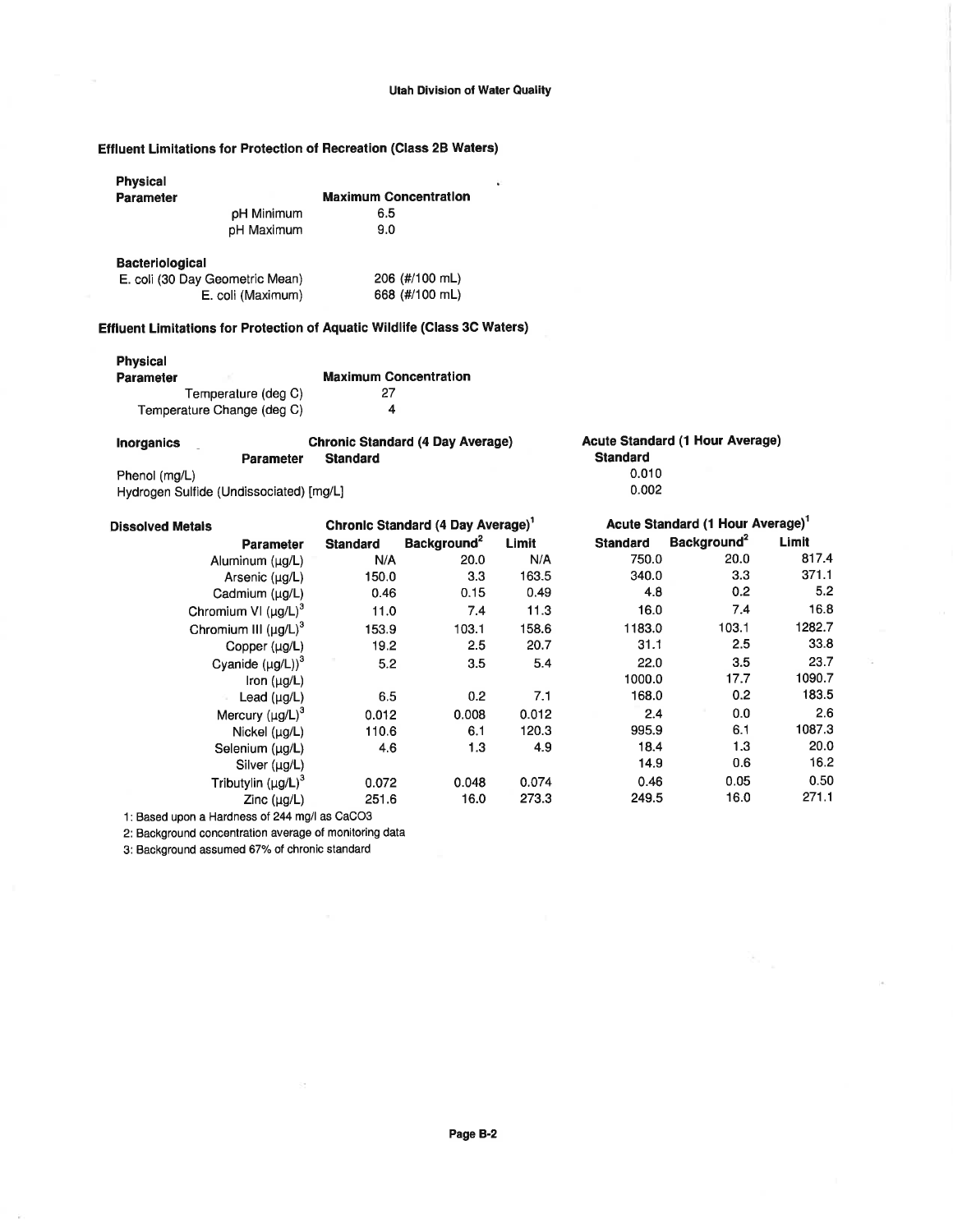#### **Utah Division of Water Quality**

| <b>Organics [Pesticides]</b>                                |                 | <b>Chronic Standard (4 Day Average)</b> |        |                 | <b>Acute Standard (1 Hour Average)</b> |       |
|-------------------------------------------------------------|-----------------|-----------------------------------------|--------|-----------------|----------------------------------------|-------|
| Parameter                                                   | <b>Standard</b> | Background <sup>1</sup>                 | Limit  | <b>Standard</b> | Background <sup>1</sup>                | Limit |
| Aldrin $(\mu q/L)$                                          |                 |                                         |        | 1.5             | 1.0                                    | 1.5   |
| Chlordane (µg/L)                                            | 0.0043          | 0.0029                                  | 0.0044 | 1.2             | 0.0                                    | 1.3   |
| DDT, DDE (µg/L)                                             | 0.001           | 0.001                                   | 0.001  | 0.55            | 0.00                                   | 0.60  |
| Diazinon (µg/L)                                             | 0.17            | 0.11                                    | 0.18   | 0.17            | 0.11                                   | 0.18  |
| Dieldrin (µg/L)                                             | 0.0056          | 0.0038                                  | 0.0058 | 0.24            | 0.00                                   | 0.26  |
| Endosulfan, a & b (µg/L)                                    | 0.056           | 0.038                                   | 0.058  | 0.11            | 0.04                                   | 0.12  |
| Endrin $(\mu q/L)$                                          | 0.036           | 0.024                                   | 0.037  | 0.086           | 0.024                                  | 0.092 |
| Heptachlor & H. epoxide (ug/L)                              | 0.0038          | 0.0025                                  | 0.0039 | 0.26            | 0.00                                   | 0.28  |
| Lindane (µg/L)                                              | 0.08            | 0.05                                    | 0.08   | 1.0             | 0.1                                    | 1.1   |
| Methoxychlor (µg/L)                                         |                 |                                         |        | 0.03            | 0.02                                   | 0.03  |
| Mirex $(\mu g/L)$                                           |                 |                                         |        | 0.001           | 0.001                                  | 0.001 |
| Nonylphenol (µg/L)                                          | 6.6             | 4.4                                     | 6.8    | 28.0            | 4.4                                    | 30.2  |
| Parathion (ug/L)                                            | 0.0130          | 0.0087                                  | 0.0134 | 0.066           | 0.009                                  | 0.071 |
| PCB's $(\mu g/L)$                                           | 0.014           | 0.009                                   | 0.014  |                 |                                        |       |
| Pentachlorophenol (µg/L)                                    | 15.0            | 10.1                                    | 15.5   | 19.0            | 10.1                                   | 19.8  |
| Toxephene (µg/L)                                            | 0.0002          | 0.0001                                  | 0.0002 | 0.73            | 0.00                                   | 0.80  |
| 1: Background concentration assumed 67% of chronic standard |                 |                                         |        |                 |                                        |       |

 $\bar{r}$ 

Radiological Maximum Concentration Parameter Standard Background<sup>1</sup> Limit Gross Alpha (pCi/L) **contracts** the congress of the distribution of the distribution of the distribution of the  $\frac{1}{15}$  of the distribution of the distribution of the distribution of the distribution of the distribution 1: Background concentration assumed 67% of chronic standard; TDS is based on observed ambient data

 $\tilde{\alpha}$